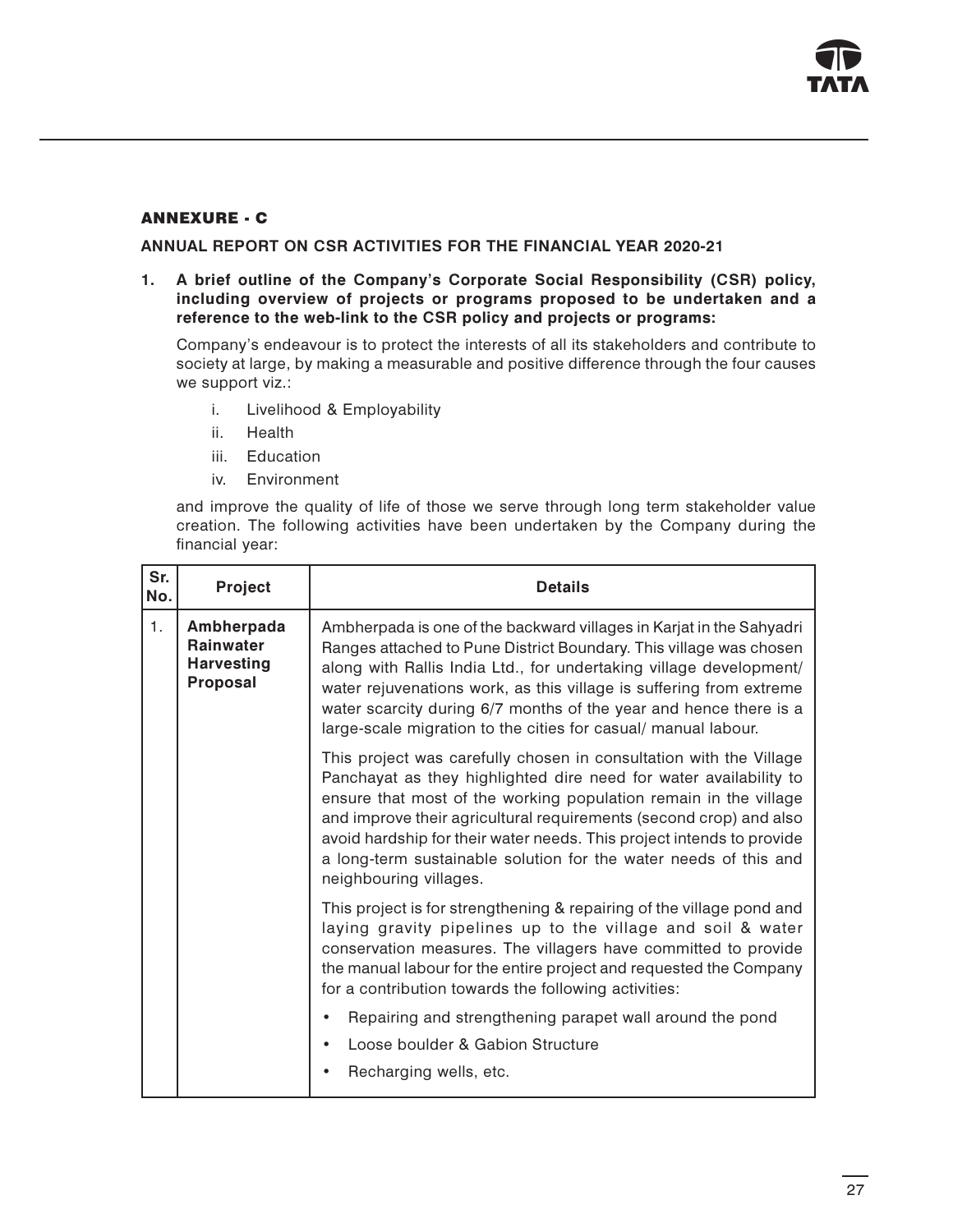# **TATA INDUSTRIES**

Seventyseventh annual report

## Tata Industries Limited

| Sr.<br>No. | Project                                                                            | <b>Details</b>                                                                                                                                                                                                                                                                                                                                                                                                                                                                                                                                |  |  |  |  |  |  |  |
|------------|------------------------------------------------------------------------------------|-----------------------------------------------------------------------------------------------------------------------------------------------------------------------------------------------------------------------------------------------------------------------------------------------------------------------------------------------------------------------------------------------------------------------------------------------------------------------------------------------------------------------------------------------|--|--|--|--|--|--|--|
|            |                                                                                    | After evaluating competitive proposals, a contractor has been<br>appointed to carry out the work for a total project cost of Rs.23.75<br>lakhs (excluding taxes). Out of the entire project cost, a sum of Rs.<br>12.23 lakhs has been spent to mobilise materials and do the initial<br>work for the project. The remaining part of the project is expected<br>to be complete by June 2021 before the onset of the monsoon.                                                                                                                  |  |  |  |  |  |  |  |
| 2.         | Machineries /<br><b>Equipment for</b><br>villages in the<br><b>Karjat District</b> | Alongwith Rallis India Ltd. an evaluation was done for providing<br>alternate employment/ new vocation for women and working groups<br>in the villages, based on which certain opportunities were identified.<br>Accordingly, for the 4 tribal villages of Karjat district, namely,<br>Ambherpada, Saraiwadi, Tadwadi and Mogh Raj, several machines,<br>as discussed below, were provided to selected individuals/ working<br>groups for generating income as well as exposing them to a new<br>vocation/ sustainable growth for the future. |  |  |  |  |  |  |  |
|            |                                                                                    | 42 sewing machines have been distributed to women in the<br>aforementioned villages.                                                                                                                                                                                                                                                                                                                                                                                                                                                          |  |  |  |  |  |  |  |
|            |                                                                                    | 3 oil machines installed in the villages to provide a means of<br>$\bullet$<br>livelihood to working groups, who do not own agricultural lands<br>and are presently not employed in such activities.                                                                                                                                                                                                                                                                                                                                          |  |  |  |  |  |  |  |
| 3.         | <b>Digital</b><br><b>Classrooms in</b><br>Government<br><b>Schools</b>             | It was decided to make a contribution to World Vision India (WVI), a<br>charitable society based in Chennai, which is registered under the<br>Tamil Nadu Societies Registration Act, 1975 and serves vulnerable<br>children in 26 states.                                                                                                                                                                                                                                                                                                     |  |  |  |  |  |  |  |
|            |                                                                                    | Overall goal of the project is to improve quality of education for<br>children studying in the selected 4 government schools in 3 different<br>geographies in India by providing Digital Classrooms with required<br>equipment/devices and tieup for content alongwith support for a<br>certain period.                                                                                                                                                                                                                                       |  |  |  |  |  |  |  |
|            |                                                                                    | Digital classroom equipment installed in the schools will be<br>maintained through school management committees overseen by<br>the teachers. They will ensure that the intended results are achieved,<br>and capital investments made in installing these systems are made<br>use of in the best possible way.                                                                                                                                                                                                                                |  |  |  |  |  |  |  |
|            |                                                                                    | WVI will be using the CSR contribution to improve the quality of<br>learning for certain government schools in Mumbai, Chennai and<br>Hyderabad, by carrying out the following activities over a period of<br>4 months from March 2021:                                                                                                                                                                                                                                                                                                       |  |  |  |  |  |  |  |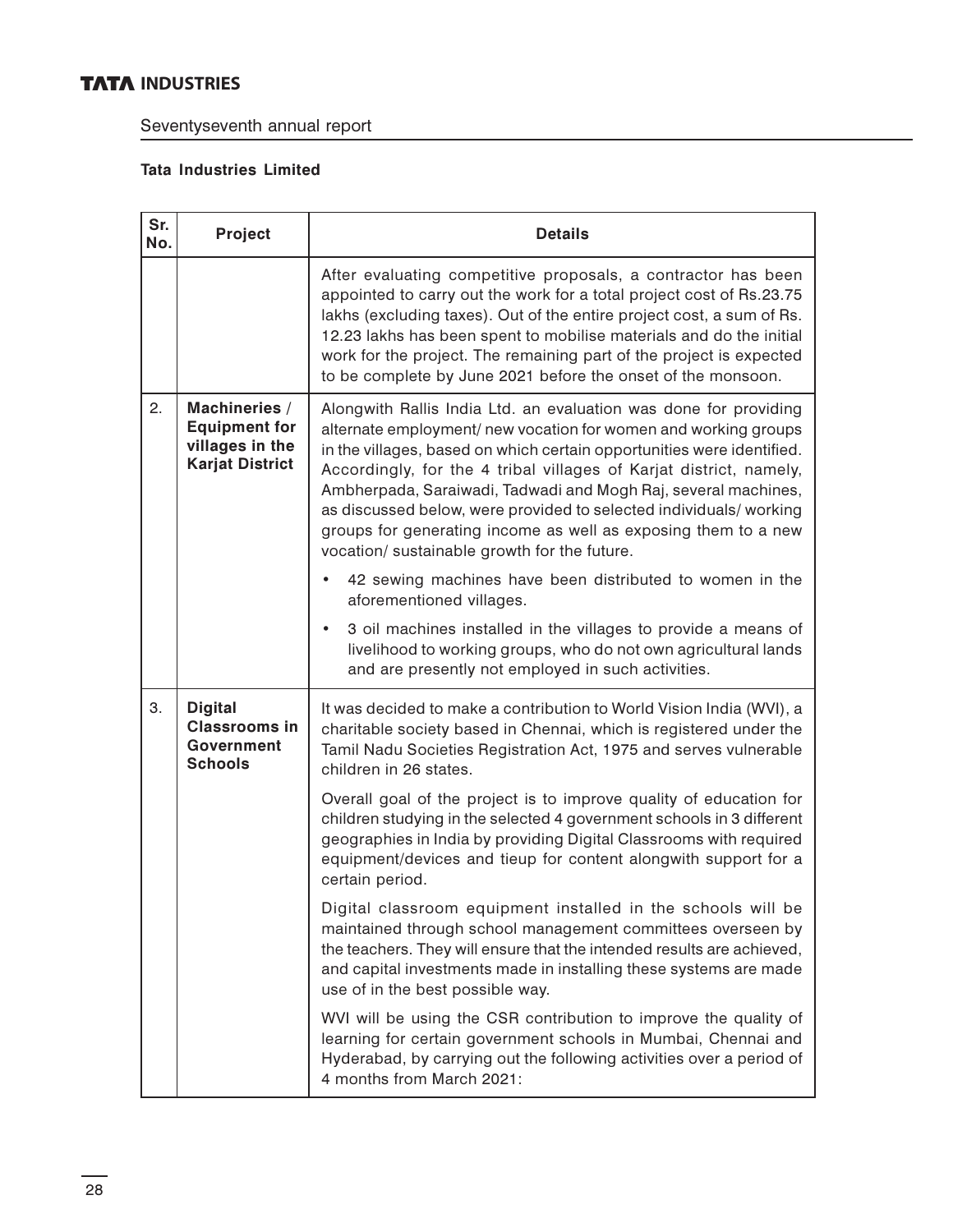| Sr.<br>No. | Project                                   | <b>Details</b>                                                                                                                                                                                                                                                                                                                                                                                                                                                                                                                                                                                                                                                                                                                                                                                                                                                                                                                                                                                                                                                                                                                                                                                                                                        |
|------------|-------------------------------------------|-------------------------------------------------------------------------------------------------------------------------------------------------------------------------------------------------------------------------------------------------------------------------------------------------------------------------------------------------------------------------------------------------------------------------------------------------------------------------------------------------------------------------------------------------------------------------------------------------------------------------------------------------------------------------------------------------------------------------------------------------------------------------------------------------------------------------------------------------------------------------------------------------------------------------------------------------------------------------------------------------------------------------------------------------------------------------------------------------------------------------------------------------------------------------------------------------------------------------------------------------------|
|            |                                           | Setting up of 10 Digital classroom equipment in selected schools<br>Strengthening of digital classrooms (Painting, repair/upgrade<br>of door and windows for safety, electrification, wiring etc.)<br>Baseline assessment will be conducted to assess present level<br>$\bullet$<br>of learning outcome of the students<br>Meetings with Parents and Teachers Associations (PTAs) and<br>School Management Committees (SMCs)<br>Conducting End line Assessments.                                                                                                                                                                                                                                                                                                                                                                                                                                                                                                                                                                                                                                                                                                                                                                                      |
| 4.         | <b>Leslie Sawhny</b><br><b>Endowment</b>  | It was decided to make contribution to Leslie Sawhny Endowment<br>(LSE), a Public Charitable Trust registered under Bombay Public<br>Trusts Act, 1950. It was established at Devlali on November 3, 1974.<br>The objects of LSE are the relief of poor, impart education, provide<br>medical relief and advancement of any other objective of public<br>utility not for profit.<br>LSE conducts both residential and online training programs. The<br>training programs focus essentially on capacity building of the rural<br>women and youth to improve their basic essential awareness and<br>self-sustenance levels. Further, LSE empowers and prowess the<br>rural women and youth with leadership & entrepreneurship qualities<br>to build their confidence levels and make them more self-reliant.<br>A contribution of Rs. 5 lakhs has been made by the Company<br>towards the corpus of LSE, which would benefit LSE to undertake<br>new training activities to educate and build the capacity of the rural<br>women and youth from the economically weaker sections by<br>enhancing their self-sustenance and awareness levels. Thereby,<br>empowering them with leadership & entrepreneurship qualities to<br>make them more self-reliant. |
| 5.         | <b>Sir Ratan</b><br><b>Tata Institute</b> | It was decided to make a contribution to Sir Ratan Tata Institute<br>(RTI) which was established in 1928 by Lady Navajbai Tata and the<br>Stri Zarthostri Mandal for providing employment for women.<br>RTI has setup activities for women in cooking, tailoring, embroidery<br>and Montessori teacher training units. RTI has lived up to its promise<br>of providing a meaningful existence to needy women from<br>impoverished backgrounds, with little or no prior work experience<br>and encouraging them to earn a decent living, gain self-reliance<br>and live fulfilling lives. The women are given extensive training in<br>their chosen profession to prepare them for their jobs in order to<br>help them maintain financial stability and independence.                                                                                                                                                                                                                                                                                                                                                                                                                                                                                  |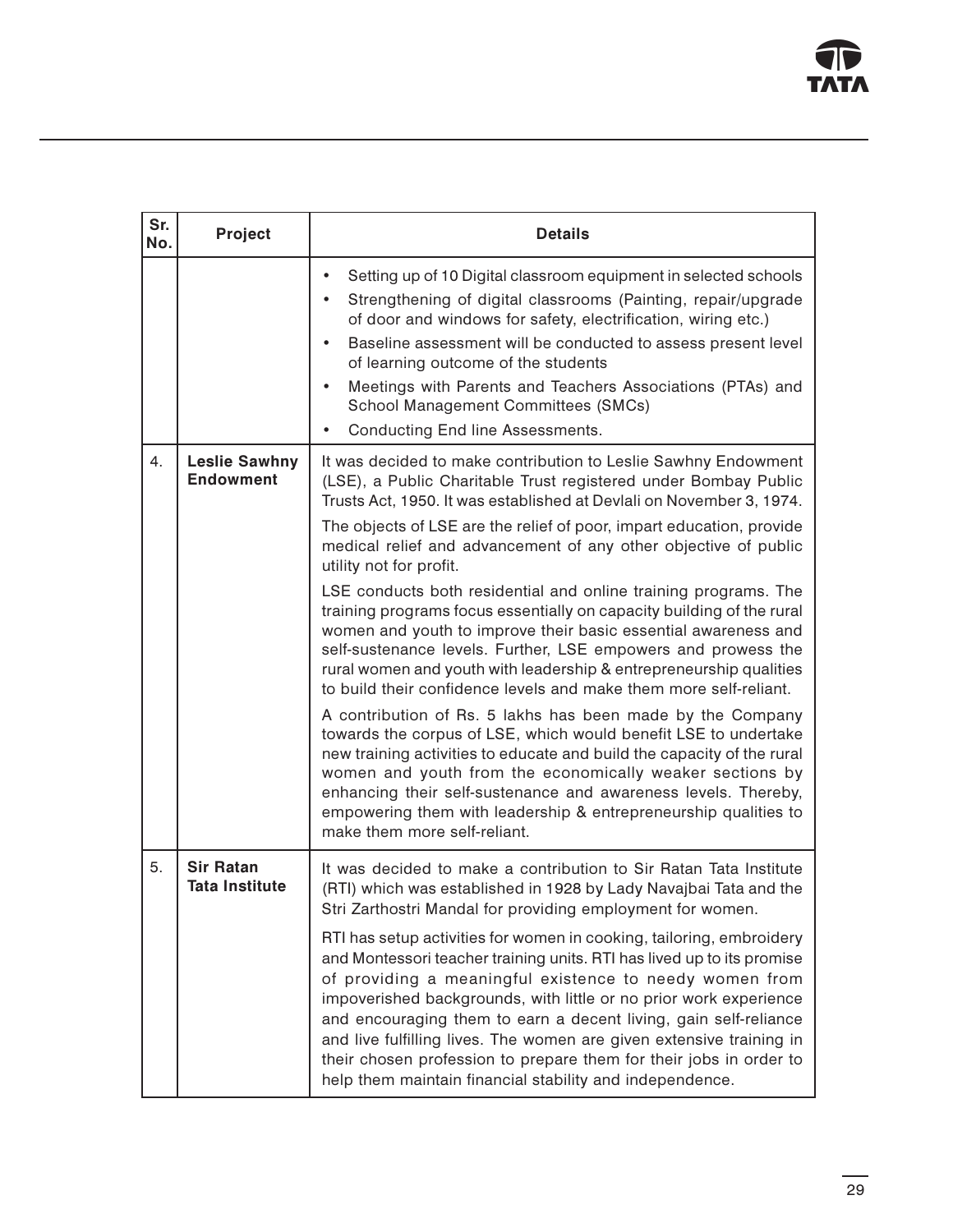# **INDUSTRIES**

Seventyseventh annual report

## Tata Industries Limited

| Sr.<br>No. | Project                       | <b>Details</b>                                                                                                                                                                                                                                                                                                                                                                                                                                                                                                                                                                                                                                                |  |  |  |  |  |  |
|------------|-------------------------------|---------------------------------------------------------------------------------------------------------------------------------------------------------------------------------------------------------------------------------------------------------------------------------------------------------------------------------------------------------------------------------------------------------------------------------------------------------------------------------------------------------------------------------------------------------------------------------------------------------------------------------------------------------------|--|--|--|--|--|--|
|            |                               | RTI supports the differently abled and senior citizens by finding<br>roles for them within the Institute, helping to employ those deemed<br>unemployable by mainstream society.                                                                                                                                                                                                                                                                                                                                                                                                                                                                               |  |  |  |  |  |  |
|            |                               | A contribution of Rs.11.80 lakhs has been made by the Company<br>towards the corpus of RTI, which would aid RTI to carry out its goals<br>and objectives towards the weaker sections of the society, namely,<br>women in need, differently abled and senior citizens.                                                                                                                                                                                                                                                                                                                                                                                         |  |  |  |  |  |  |
| 6.         | <b>Other</b><br>contributions | The Company has made contributions to the following trusts during<br>the year:                                                                                                                                                                                                                                                                                                                                                                                                                                                                                                                                                                                |  |  |  |  |  |  |
|            |                               | Tata Community Initiative Trust (TCIT): Rs. 50 lakhs                                                                                                                                                                                                                                                                                                                                                                                                                                                                                                                                                                                                          |  |  |  |  |  |  |
|            |                               | TCIT has set up a replicable model for training and skill<br>development, creating training capacity in select sectors and<br>trades along with appropriate certification and measurement of<br>outcomes. TCIT is aligned with the 25 sectors of focus identified<br>by the Union Government as well as skill gaps identified by the<br>National Skill Development Corporation.                                                                                                                                                                                                                                                                               |  |  |  |  |  |  |
|            |                               | The contribution by the Company towards TCIT is to promote<br>the training programmes which aim to be accessible to the<br>underprivileged and those who have traditionally been denied<br>access to such training, on account of gender, disabilities or<br>ethnicity.                                                                                                                                                                                                                                                                                                                                                                                       |  |  |  |  |  |  |
|            |                               | Tata Education Development Trust (Tata Trust) : Rs.50 lakhs<br>٠                                                                                                                                                                                                                                                                                                                                                                                                                                                                                                                                                                                              |  |  |  |  |  |  |
|            |                               | An initiative named 'Response to COVID-19 - Mission Gaurav<br>(Migrants Support Programme)' has been started by the Tata<br>Trust, to support migrant workers and to empower and build<br>resilience to withstand future shocks by providing access to<br>entitlements and schemes, facilitate banking operations,<br>connect to non-farm based livelihood opportunities, skill<br>mapping, and linkage to available skilling opportunities. Under<br>this program the Tata Trust is working with its associate<br>organization and ongoing partners in 6 states, namely,<br>Rajasthan, Madhya Pradesh, Uttar Pradesh, Jharkhand, Odisha<br>and Chhattisgarh. |  |  |  |  |  |  |
|            |                               | The funds received from Company are allocated to one of the<br>partner organizations in Uttar Pradesh - Trust Community<br>Livelihood.                                                                                                                                                                                                                                                                                                                                                                                                                                                                                                                        |  |  |  |  |  |  |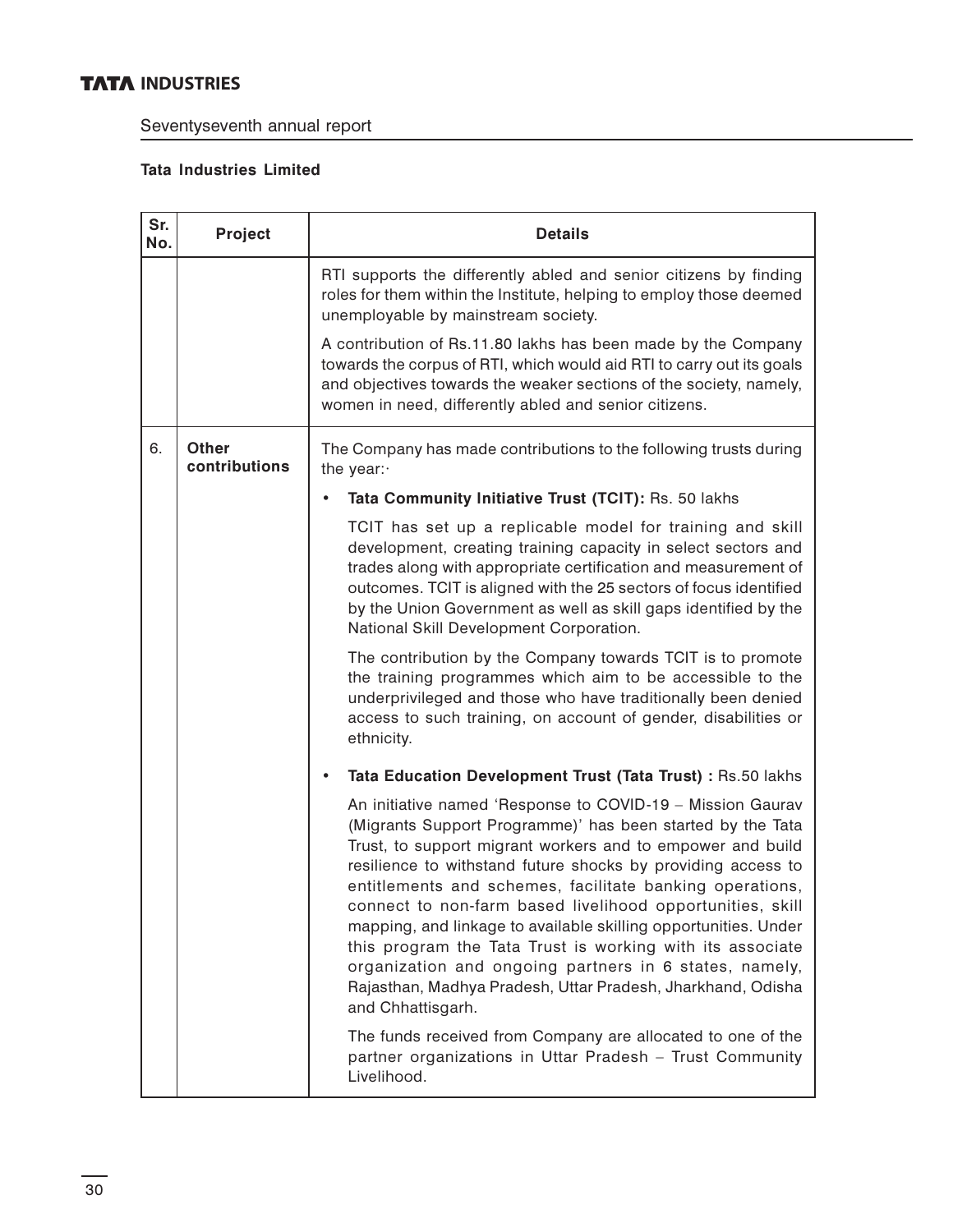| SI.<br>No. | Name of Director<br>(Identity of<br>the Chairman)                | Designation /<br>Nature of<br>Directorship   | Number of meetings<br>of CSR Committee<br>held during<br>the year | Number of meetings<br>of CSR Committee<br>attended during<br>the year |
|------------|------------------------------------------------------------------|----------------------------------------------|-------------------------------------------------------------------|-----------------------------------------------------------------------|
|            | Mr. F.N. Subedar,<br>Chairman of the<br><b>Committee Meeting</b> | Non-Independent<br>Non-Executive<br>Director |                                                                   |                                                                       |
| 2.         | Mr. K. R. S. Jamwal                                              | <b>Executive Director</b>                    |                                                                   |                                                                       |

### 2. Composition of CSR Committee:

- 3. Web-link where Composition of CSR committee, CSR Policy and CSR projects approved by the board are disclosed on the website of the company. – Not Applicable
- 4. Impact assessment of CSR projects carried out in pursuance of sub-rule (3) of rule 8 of the Companies (Corporate Social Responsibility Policy) Rules, 2014, if applicable (attach the report). – Not Applicable
- 5. Details of the amount available for set off in pursuance of sub-rule (3) of rule 7 of the Companies (Corporate Social Responsibility Policy) Rules, 2014 and amount required for set off for the financial year, if any – Not Applicable

| SI.<br>No. | Financial Year | Amount available for set-off<br>from preceding financial<br>years (in Rs.) | Amount required to be set-off<br>for the financial year,<br>if any (in Rs.) |
|------------|----------------|----------------------------------------------------------------------------|-----------------------------------------------------------------------------|
|            |                |                                                                            |                                                                             |
| 2          |                |                                                                            |                                                                             |
| 3          |                |                                                                            |                                                                             |
|            | <b>TOTAL</b>   |                                                                            |                                                                             |

- 6. Average net profit of the company as per section 135(5) : Rs. 81.40 crores
- 7. (a) Two percent of average net profit of the company as per section 135(5): Rs.1,62,80,000
	- (b) Surplus arising out of the CSR projects or programmes or activities of the previous financial years: Nil
	- (c) Amount required to be set off for the financial year, if any: Nil
	- (d) Total CSR obligation for the financial year (7a+7b-7c) : Rs. 1,62,80,000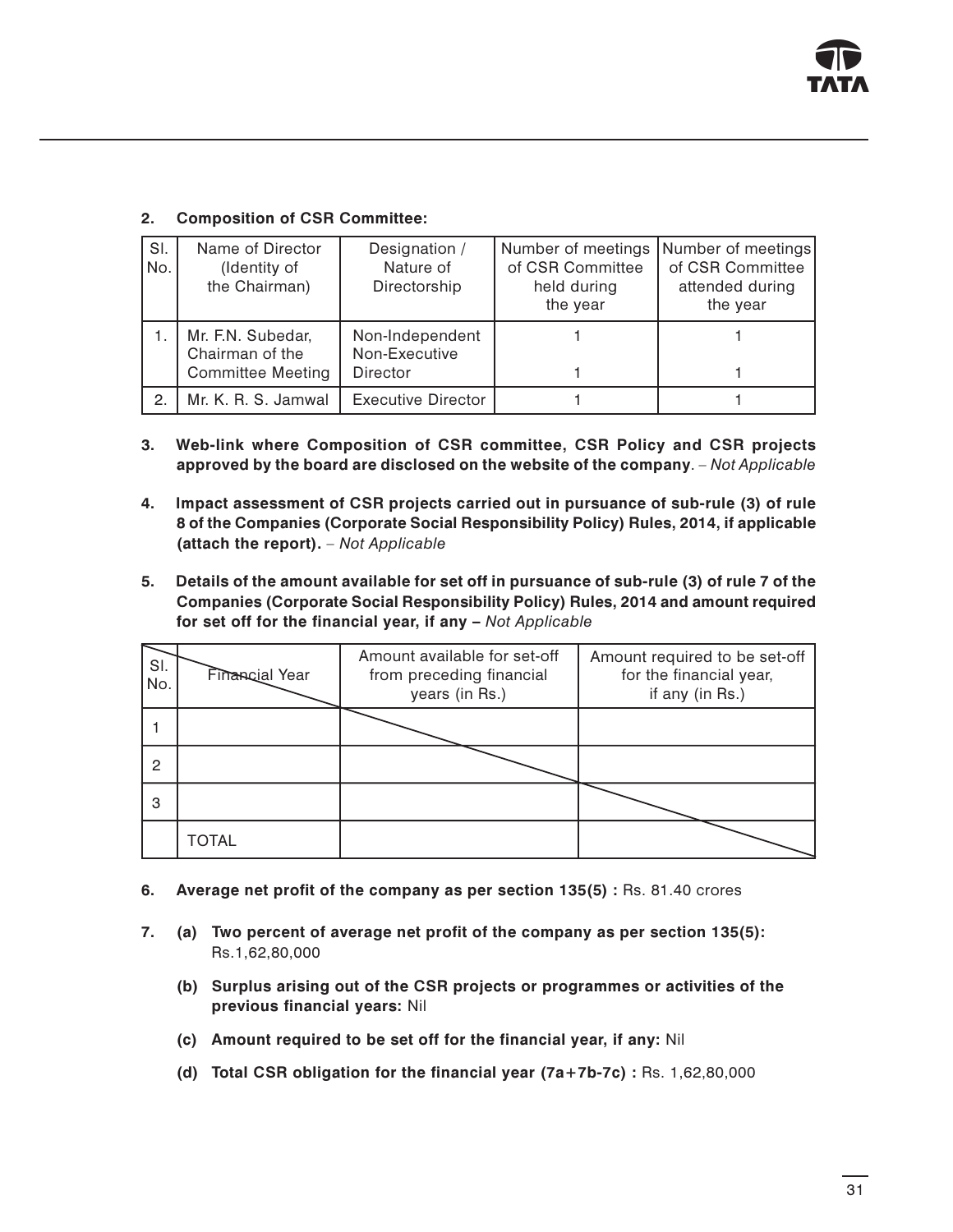## **TATA INDUSTRIES**

Seventyseventh annual report

### Tata Industries Limited

### 8. (a) CSR amount spent or unspent for the financial year:

|                                                                           | Amount Unspent (in Rs.)       |                                                                                        |                                                                                                                  |        |                     |  |  |
|---------------------------------------------------------------------------|-------------------------------|----------------------------------------------------------------------------------------|------------------------------------------------------------------------------------------------------------------|--------|---------------------|--|--|
| <b>Total Amount Spent</b><br>for the<br><b>Financial Year</b><br>(in Rs.) |                               | <b>Total Amount</b><br>transferred to Unspent<br>CSR Account as per<br>section 135(6). | Amount transferred to any fund<br>specified under Schedule VII<br>as per second proviso<br>to section $135(5)$ . |        |                     |  |  |
|                                                                           | Date of<br>Amount<br>transfer |                                                                                        | Name of<br>the Fund                                                                                              | Amount | Date of<br>transfer |  |  |
| 1,64,73,420                                                               | N.A.                          | N.A.                                                                                   | N.A.                                                                                                             | N.A.   | N.A.                |  |  |

## 8. (b) Details of CSR amount spent against ongoing projects for the financial year:

| (1)        | (2)                                                                       | (3)                                                                                                                                          | (4)            | (5)                                                |                                                       | (6)                                                                | (7)                                                                                                     | (8)                                                         | (9)                                                                                             | (10)           | (11)   |
|------------|---------------------------------------------------------------------------|----------------------------------------------------------------------------------------------------------------------------------------------|----------------|----------------------------------------------------|-------------------------------------------------------|--------------------------------------------------------------------|---------------------------------------------------------------------------------------------------------|-------------------------------------------------------------|-------------------------------------------------------------------------------------------------|----------------|--------|
| SI.<br>No. | Name of<br>the Project                                                    | Item<br>from the<br>list of<br>Local<br>activities<br>area<br>Location of the project<br>(Yes/<br>in<br>Schedule<br>No)<br>VII to<br>the Act |                | Project<br>duration                                | Amount<br>allocated<br>for the<br>project<br>(in Rs.) | Amount<br>spent in<br>the current<br>financial<br>Year<br>(in Rs.) | Amount<br>transferred<br>to Unspent<br>CSR<br>Account<br>for the<br>project as<br>per Section<br>135(6) | Mode<br>οf<br>Imple-<br>mentation<br>Direct<br>(Yes/<br>No) | Mode of<br>Imple-<br>mentation<br>Through<br>Imple-<br>menting<br>Agency<br>CSR<br>registration |                |        |
|            |                                                                           |                                                                                                                                              |                | State                                              | District                                              |                                                                    |                                                                                                         |                                                             | (in Rs.)                                                                                        | Name           | number |
| 1.         | Contribution<br>to Tata<br>Community<br><b>Initiative Trust</b>           | xii                                                                                                                                          | N.A.           | N.A.                                               | N.A.                                                  | N.A.                                                               | 50,00,000                                                                                               | 50,00,000                                                   | N.A.                                                                                            | N <sub>0</sub> | N.A.   |
| 2.         | Contribution to<br><b>Tata Education</b><br>Development<br>Trust          | xii                                                                                                                                          | N.A.           | N.A.                                               | N.A.                                                  | N.A.                                                               | 50,00,000                                                                                               | 50,00,000                                                   | N.A.                                                                                            | No             | N.A.   |
| 3.         | Contribution<br>to World<br>Vision India                                  | ii.                                                                                                                                          | N <sub>0</sub> | Mumbai<br>Chennai<br>Hyderabad                     | Mumbai<br>Chennai<br>Hyderabad                        | N.A.                                                               | 24,82,800                                                                                               | 24,82,800                                                   | N.A.                                                                                            | N <sub>o</sub> | N.A.   |
| 4.         | Ambherpada<br>Rainwater<br>Harvesting<br>Proposal                         | i.                                                                                                                                           | Yes            | Ambherpada                                         | Karjat                                                | N.A.                                                               | 12,39,000                                                                                               | 12,39,000                                                   | N.A.                                                                                            | Yes            | N.A.   |
| 5.         | Contribution<br>to Sir Ratan<br>Tata Institute                            | ііі                                                                                                                                          | N.A.           | N.A.                                               | N.A.                                                  | N.A.                                                               | 11,80,000                                                                                               | 11,80,000                                                   | N.A.                                                                                            | No             | N.A.   |
| 6.         | Installation of<br>3 oil machines<br>for the usage of<br>tribal villagers | iii                                                                                                                                          | Yes            | Ambherpada<br>Saraiwadi<br>Tadwadi and<br>Mogh Raj | Karjat                                                | N.A.                                                               | 7,48,620                                                                                                | 7,48,620                                                    | N.A.                                                                                            | Yes            | N.A.   |
| 7.         | Contribution to<br>Leslie Sawhny<br>Endowment                             | Ϊİ                                                                                                                                           | N.A.           | N.A.                                               | N.A.                                                  | N.A.                                                               | 5,00,000                                                                                                | 5,00,000                                                    | N.A.                                                                                            | No             | N.A.   |
| 8.         | <b>Distribution</b><br>of 42 sewing<br>machines to<br>tribal villagers    | iіі                                                                                                                                          | Yes            | Ambherpada<br>Saraiwadi<br>Tadwadi and<br>Mogh Raj | Karjat                                                | N.A.                                                               | 3,23,000                                                                                                | 3,23,000                                                    | N.A.                                                                                            | Yes            | N.A.   |
|            | <b>TOTAL</b>                                                              |                                                                                                                                              |                |                                                    |                                                       |                                                                    | 1,64,73,420                                                                                             | 1,64,73,420                                                 |                                                                                                 |                |        |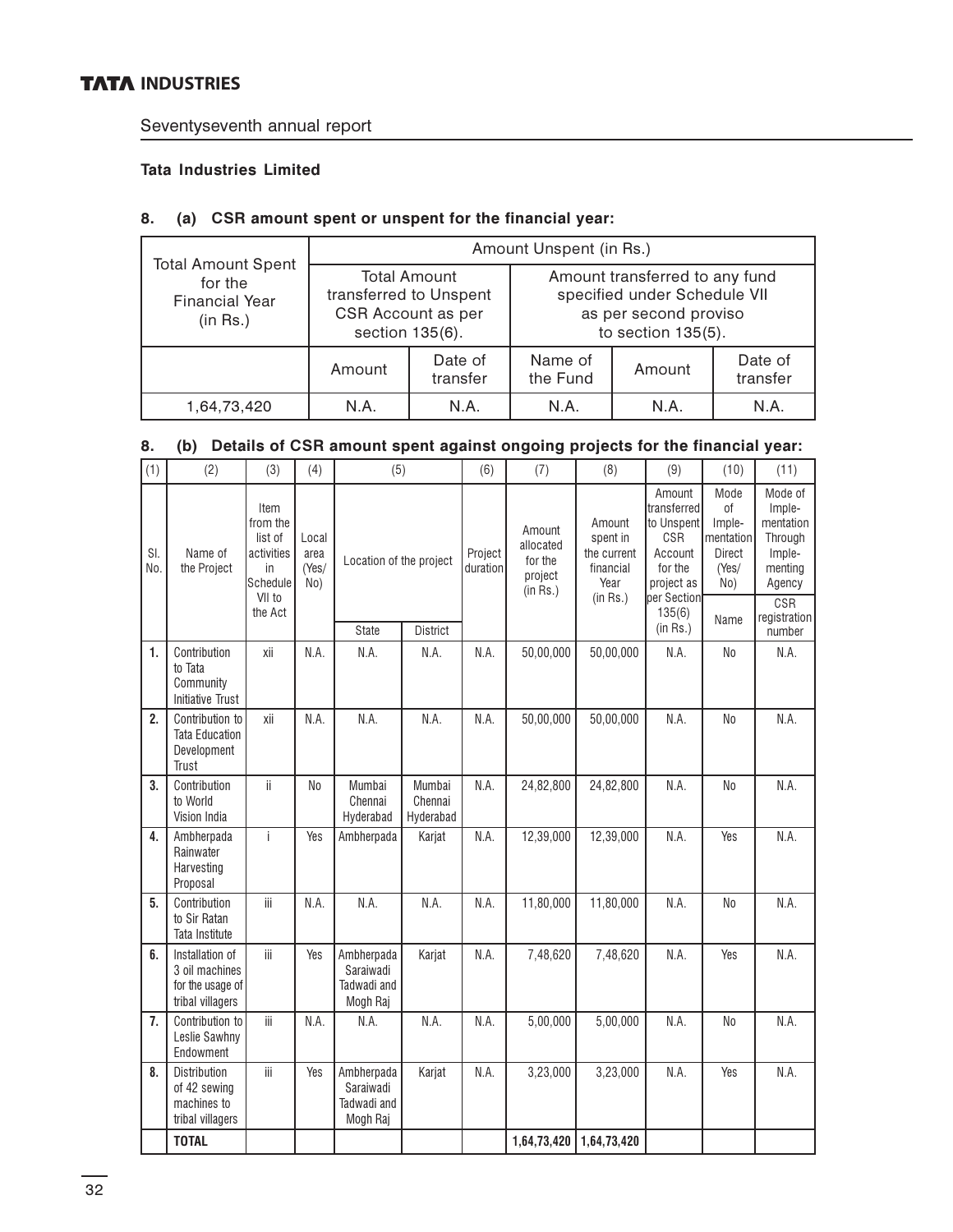

| Т,             | (2)                    | (3)                                                             | (4)                    |        | (5)                     |                                                | (7)                                             | (8)                                                            |
|----------------|------------------------|-----------------------------------------------------------------|------------------------|--------|-------------------------|------------------------------------------------|-------------------------------------------------|----------------------------------------------------------------|
| SI.<br>No.     | Name of<br>the Project | <b>Hem</b> from<br>the list of<br>activities in<br>Schedule VII | ocal area<br>(Yes ALO) |        | Location of the project | Amount<br>spent for the<br>project<br>(in Rs.) | Mode of<br>Implementation<br>Direct<br>(Yes/No) | Mode of<br>Implementation<br>Through<br>Implementing<br>Agency |
|                |                        | to the Act                                                      |                        | State- | <b>District</b>         |                                                | Name                                            | CSR registration<br>number                                     |
|                |                        |                                                                 |                        |        |                         |                                                |                                                 |                                                                |
| $\overline{2}$ |                        |                                                                 |                        |        |                         |                                                |                                                 |                                                                |
| 3              |                        |                                                                 |                        |        |                         |                                                |                                                 |                                                                |
|                | <b>TOTAL</b>           |                                                                 |                        |        |                         |                                                |                                                 |                                                                |

#### 8. (c) Details of CSR amount spent against other than ongoing projects for the financial year – Not Applicable

- (d) Amount spent in Administrative Overheads : NIL
- (e) Amount spent on Impact Assessment, if applicable Not Applicable
- (f) Total amount spent for the Financial Year  $(8b+8c+8d+8e)$  Rs. 1,64,73,420

#### (g) Excess amount for set off, if any : NIL

| <u>डा.</u><br>No. | <b>Particulars</b>                                                                                             | Amount<br>(in Rs.) |
|-------------------|----------------------------------------------------------------------------------------------------------------|--------------------|
| (i)               | Two percent of average net profit of the company as per section 135(5)                                         |                    |
| (ii)              | Total amount spent for the Financial Year                                                                      |                    |
| (iii)             | Excess amount spent for the financial year [(ii)-(i)]-                                                         |                    |
| (iv)              | Surplus arising out of the CSR projects or programmes or activities<br>of the previous financial years, if any |                    |
| (v)               | Amount available for set off in succeeding financial years [(iii)-(iv)]                                        |                    |